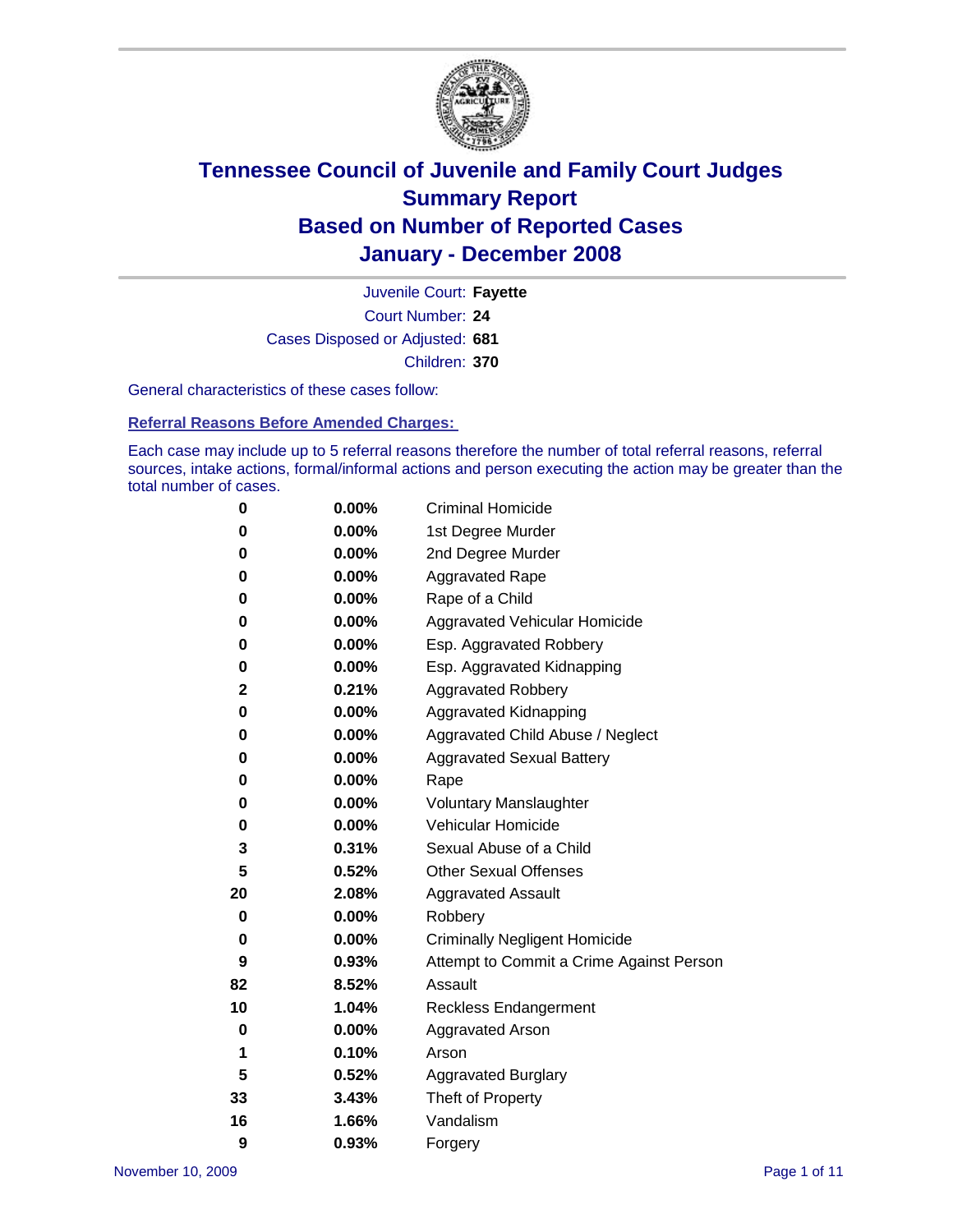

Court Number: **24** Juvenile Court: **Fayette** Cases Disposed or Adjusted: **681** Children: **370**

#### **Referral Reasons Before Amended Charges:**

Each case may include up to 5 referral reasons therefore the number of total referral reasons, referral sources, intake actions, formal/informal actions and person executing the action may be greater than the total number of cases.

| 0            | 0.00% | <b>Worthless Checks</b>                                     |
|--------------|-------|-------------------------------------------------------------|
| 0            | 0.00% | Illegal Possession / Fraudulent Use of Credit / Debit Cards |
| 4            | 0.42% | <b>Burglary</b>                                             |
| 1            | 0.10% | Unauthorized Use of a Vehicle                               |
| 0            | 0.00% | <b>Cruelty to Animals</b>                                   |
| 11           | 1.14% | Sale of Controlled Substances                               |
| 25           | 2.60% | <b>Other Drug Offenses</b>                                  |
| 53           | 5.50% | <b>Possession of Controlled Substances</b>                  |
| $\mathbf 2$  | 0.21% | <b>Criminal Attempt</b>                                     |
| 5            | 0.52% | Carrying Weapons on School Property                         |
| 12           | 1.25% | Unlawful Carrying / Possession of a Weapon                  |
| $\bf{0}$     | 0.00% | <b>Evading Arrest</b>                                       |
| 0            | 0.00% | Escape                                                      |
| 9            | 0.93% | Driving Under Influence (DUI)                               |
| 14           | 1.45% | Possession / Consumption of Alcohol                         |
| 0            | 0.00% | Resisting Stop, Frisk, Halt, Arrest or Search               |
| 0            | 0.00% | <b>Aggravated Criminal Trespass</b>                         |
| 9            | 0.93% | Harassment                                                  |
| 0            | 0.00% | Failure to Appear                                           |
| 1            | 0.10% | Filing a False Police Report                                |
| $\mathbf{2}$ | 0.21% | Criminal Impersonation                                      |
| 25           | 2.60% | <b>Disorderly Conduct</b>                                   |
| 21           | 2.18% | <b>Criminal Trespass</b>                                    |
| 5            | 0.52% | Public Intoxication                                         |
| $\bf{0}$     | 0.00% | Gambling                                                    |
| 65           | 6.75% | <b>Traffic</b>                                              |
| 0            | 0.00% | Local Ordinances                                            |
| 0            | 0.00% | Violation of Wildlife Regulations                           |
| 1            | 0.10% | Contempt of Court                                           |
| 7            | 0.73% | Violation of Probation                                      |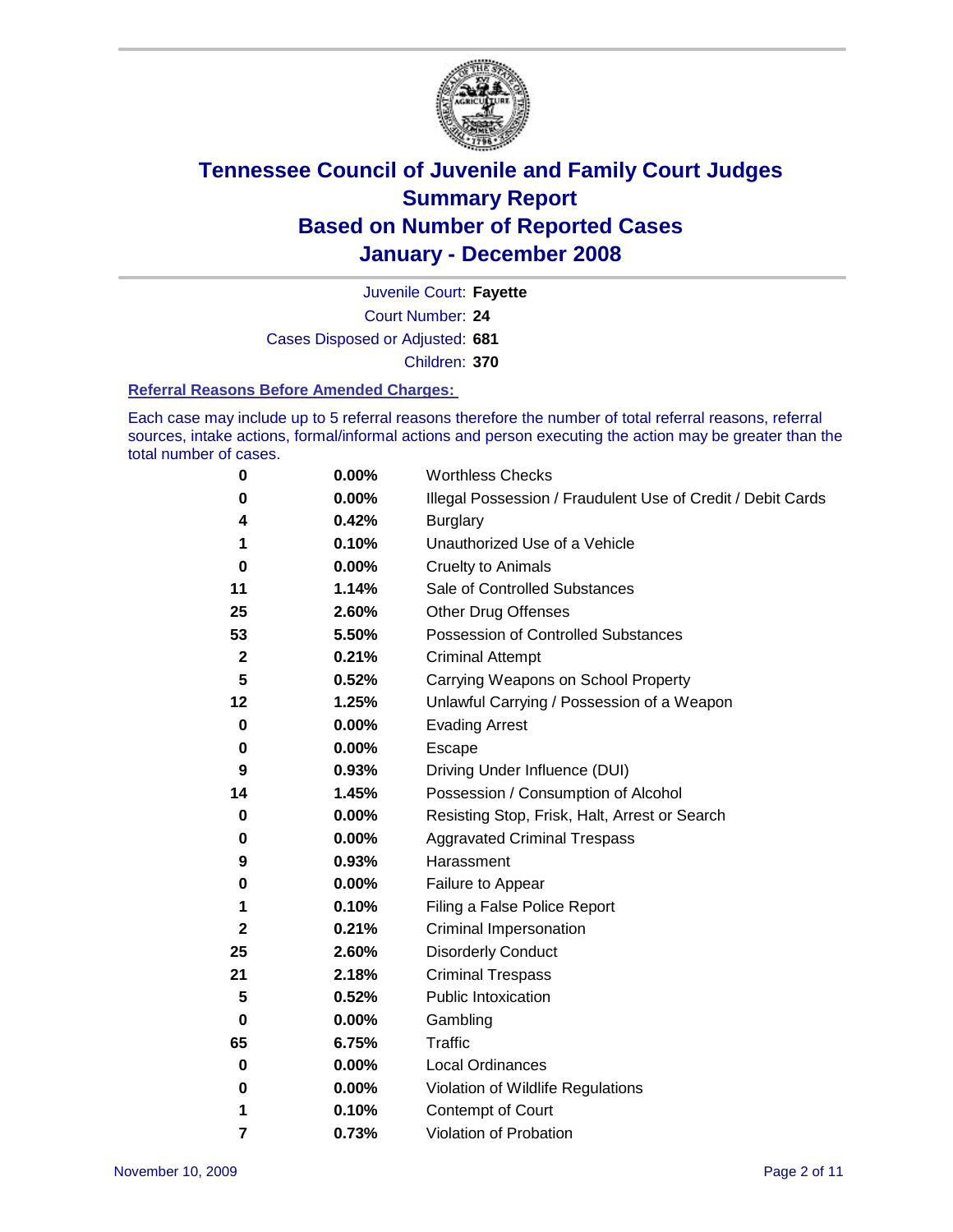

Court Number: **24** Juvenile Court: **Fayette** Cases Disposed or Adjusted: **681** Children: **370**

#### **Referral Reasons Before Amended Charges:**

Each case may include up to 5 referral reasons therefore the number of total referral reasons, referral sources, intake actions, formal/informal actions and person executing the action may be greater than the total number of cases.

| 0            | 0.00%   | Violation of Aftercare                 |
|--------------|---------|----------------------------------------|
| 145          | 15.06%  | Unruly Behavior                        |
| 68           | 7.06%   | Truancy                                |
| 10           | 1.04%   | In-State Runaway                       |
| 1            | 0.10%   | Out-of-State Runaway                   |
| 18           | 1.87%   | Possession of Tobacco Products         |
| 0            | 0.00%   | Violation of a Valid Court Order       |
| 4            | 0.42%   | Violation of Curfew                    |
| 0            | 0.00%   | Sexually Abused Child                  |
| 0            | 0.00%   | <b>Physically Abused Child</b>         |
| 29           | 3.01%   | Dependency / Neglect                   |
| $\mathbf{2}$ | 0.21%   | <b>Termination of Parental Rights</b>  |
| 0            | 0.00%   | <b>Violation of Pretrial Diversion</b> |
| 0            | 0.00%   | Violation of Informal Adjustment       |
| 17           | 1.77%   | <b>Judicial Review</b>                 |
| 0            | 0.00%   | <b>Administrative Review</b>           |
| 9            | 0.93%   | <b>Foster Care Review</b>              |
| 101          | 10.49%  | Custody                                |
| 26           | 2.70%   | Visitation                             |
| 5            | 0.52%   | Paternity / Legitimation               |
| 29           | 3.01%   | <b>Child Support</b>                   |
| 0            | 0.00%   | <b>Request for Medical Treatment</b>   |
| 0            | 0.00%   | <b>Consent to Marry</b>                |
| 32           | 3.32%   | Other                                  |
| 963          | 100.00% | <b>Total Referrals</b>                 |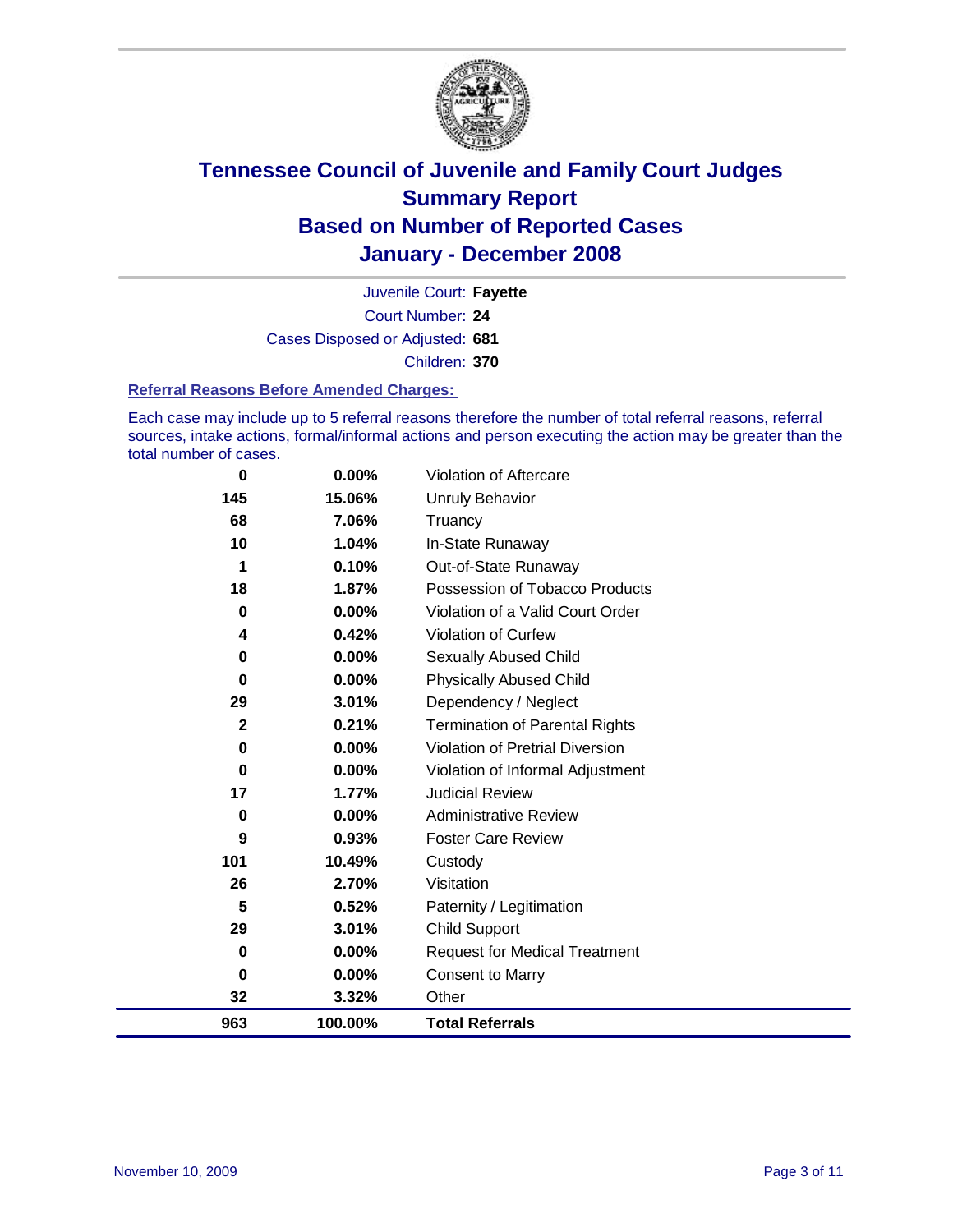

|                            |                                 | Juvenile Court: Fayette           |  |
|----------------------------|---------------------------------|-----------------------------------|--|
|                            |                                 | Court Number: 24                  |  |
|                            | Cases Disposed or Adjusted: 681 |                                   |  |
|                            |                                 | Children: 370                     |  |
| <b>Referral Sources: 1</b> |                                 |                                   |  |
| 515                        | 53.48%                          | Law Enforcement                   |  |
| 123                        | 12.77%                          | Parents                           |  |
| 89                         | 9.24%                           | <b>Relatives</b>                  |  |
| 0                          | 0.00%                           | Self                              |  |
| 146                        | 15.16%                          | School                            |  |
| 0                          | $0.00\%$                        | <b>CSA</b>                        |  |
| 38                         | 3.95%                           | <b>DCS</b>                        |  |
| 18                         | 1.87%                           | <b>Other State Department</b>     |  |
| 7                          | 0.73%                           | <b>District Attorney's Office</b> |  |

| 963      | 100.00%        | <b>Total Referral Sources</b> |
|----------|----------------|-------------------------------|
| $\bf{0}$ | 0.00%          | Other                         |
| 0        | $0.00\%$       | Unknown                       |
| 0        | 0.00%          | Hospital                      |
| 8        | 0.83%          | Child & Parent                |
| 10       | 1.04%          | Victim                        |
| 0        | 0.00%          | <b>Other Court</b>            |
| 0        | $0.00\%$       | Social Agency                 |
| 9        | 0.93%          | <b>Court Staff</b>            |
|          | <b>U.IJ</b> 70 | DISTING ALLOTTIBY SUITCH      |

### **Age of Child at Referral: 2**

| 370 | 100.00%  | <b>Total Child Count</b> |
|-----|----------|--------------------------|
| 0   | 0.00%    | Unknown                  |
| 0   | $0.00\%$ | Ages 19 and Over         |
| 65  | 17.57%   | Ages 17 through 18       |
| 122 | 32.97%   | Ages 15 through 16       |
| 53  | 14.32%   | Ages 13 through 14       |
| 33  | 8.92%    | Ages 11 through 12       |
| 97  | 26.22%   | Ages 10 and Under        |
|     |          |                          |

<sup>1</sup> If different than number of Referral Reasons (963), verify accuracy of your court's data.

<sup>2</sup> One child could be counted in multiple categories, verify accuracy of your court's data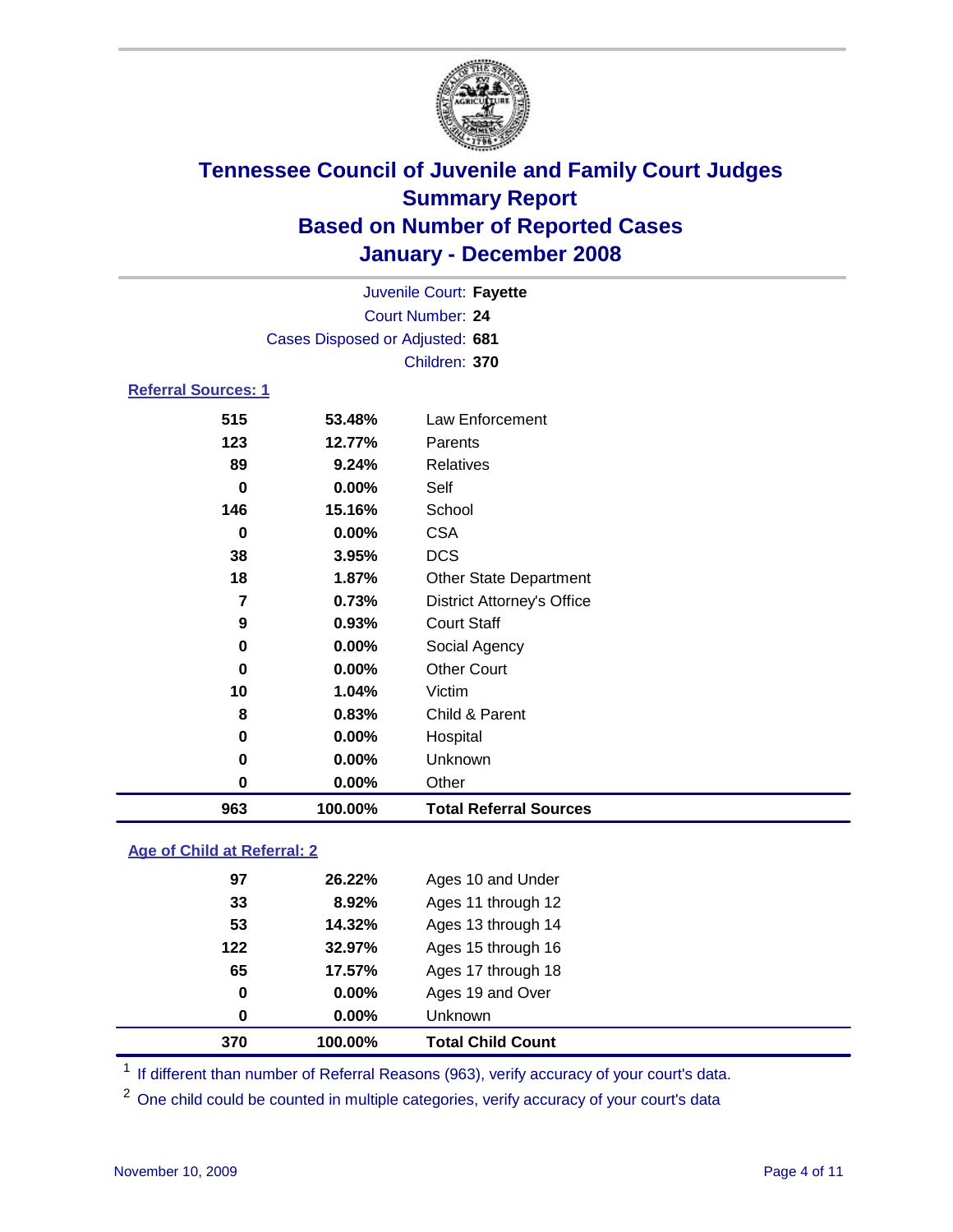

|                                         |                                 | Juvenile Court: Fayette  |  |  |
|-----------------------------------------|---------------------------------|--------------------------|--|--|
| Court Number: 24                        |                                 |                          |  |  |
|                                         | Cases Disposed or Adjusted: 681 |                          |  |  |
|                                         |                                 | Children: 370            |  |  |
| Sex of Child: 1                         |                                 |                          |  |  |
| 227                                     | 61.35%                          | Male                     |  |  |
| 140                                     | 37.84%                          | Female                   |  |  |
| 3                                       | 0.81%                           | Unknown                  |  |  |
| 370                                     | 100.00%                         | <b>Total Child Count</b> |  |  |
| <b>Race of Child: 1</b>                 |                                 |                          |  |  |
| 181                                     | 48.92%                          | White                    |  |  |
| 156                                     | 42.16%                          | African American         |  |  |
| 10                                      | 2.70%                           | Native American          |  |  |
| 0                                       | 0.00%                           | Asian                    |  |  |
| $\overline{7}$                          | 1.89%                           | Mixed                    |  |  |
| 16                                      | 4.32%                           | Unknown                  |  |  |
| 370                                     | 100.00%                         | <b>Total Child Count</b> |  |  |
| <b>Hispanic Origin: 1</b>               |                                 |                          |  |  |
| 10                                      | 2.70%                           | Yes                      |  |  |
| 344                                     | 92.97%                          | <b>No</b>                |  |  |
| 16                                      | 4.32%                           | Unknown                  |  |  |
| 370                                     | 100.00%                         | <b>Total Child Count</b> |  |  |
| <b>School Enrollment of Children: 1</b> |                                 |                          |  |  |
| 297                                     | 80.27%                          | Yes                      |  |  |
| 54                                      | 14.59%                          | <b>No</b>                |  |  |
| 19                                      | 5.14%                           | Unknown                  |  |  |
| 370                                     | 100.00%                         | <b>Total Child Count</b> |  |  |

One child could be counted in multiple categories, verify accuracy of your court's data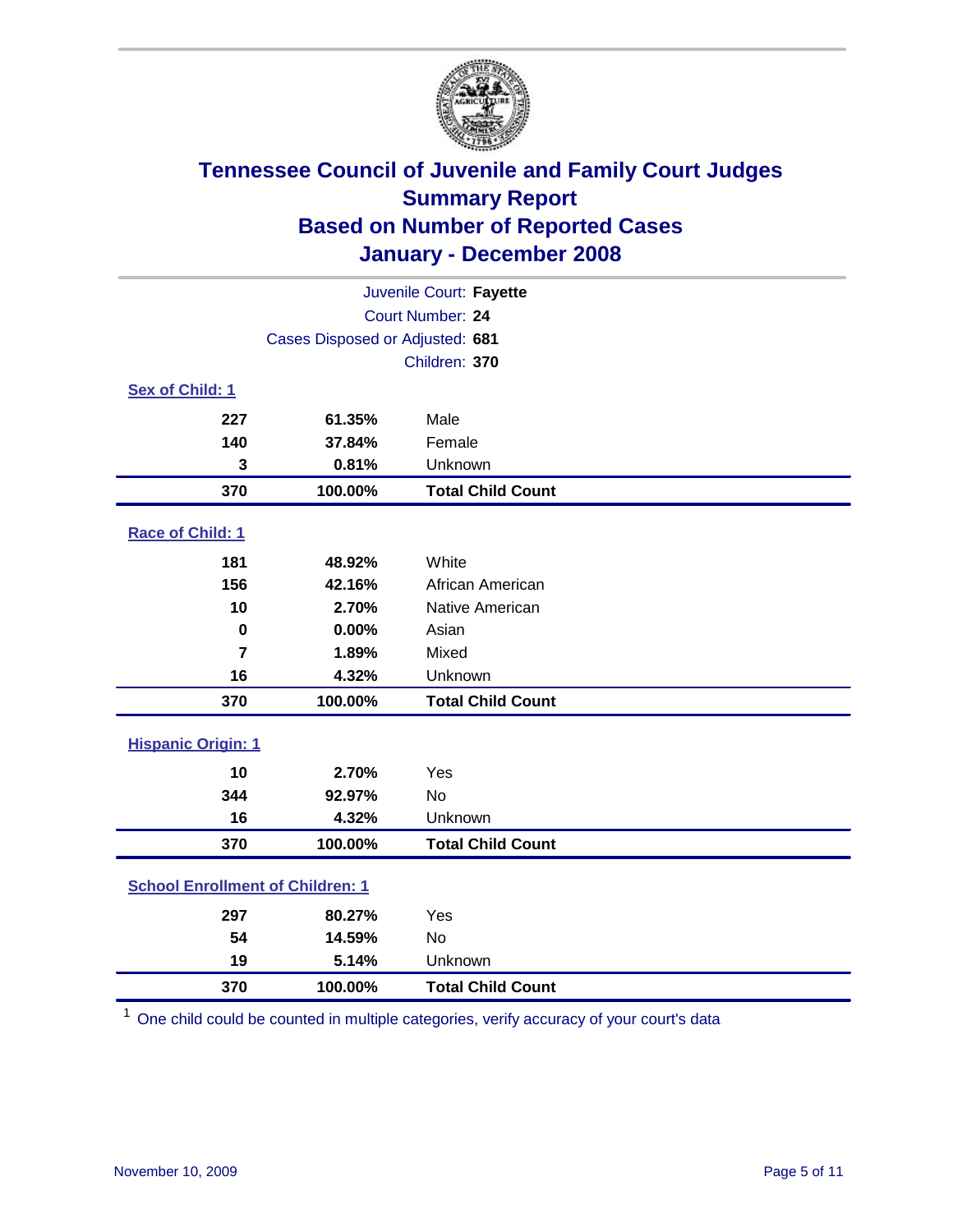

Court Number: **24** Juvenile Court: **Fayette** Cases Disposed or Adjusted: **681** Children: **370**

### **Living Arrangement of Child at Time of Referral: 1**

| 370 | 100.00%               | <b>Total Child Count</b>     |
|-----|-----------------------|------------------------------|
|     | 1<br>0.27%            | Other                        |
| 13  | 3.51%                 | Unknown                      |
|     | $0.00\%$<br>0         | Independent                  |
|     | 1.08%<br>4            | In an Institution            |
|     | 1<br>0.27%            | In a Residential Center      |
|     | 1<br>0.27%            | In a Group Home              |
|     | 7<br>1.89%            | With Foster Family           |
|     | 3<br>0.81%            | With Adoptive Parents        |
| 79  | 21.35%                | <b>With Relatives</b>        |
| 39  | 10.54%                | With Father                  |
| 154 | 41.62%                | With Mother                  |
|     | 1.08%<br>4            | With Mother and Stepfather   |
|     | $\mathbf{2}$<br>0.54% | With Father and Stepmother   |
| 62  | 16.76%                | With Both Biological Parents |
|     |                       |                              |

#### **Type of Detention: 2**

| 681          | 100.00%  | <b>Total Detention Count</b> |  |
|--------------|----------|------------------------------|--|
| 0            | 0.00%    | Other                        |  |
| 678          | 99.56%   | Does Not Apply               |  |
| 0            | $0.00\%$ | <b>Unknown</b>               |  |
| 0            | $0.00\%$ | <b>Psychiatric Hospital</b>  |  |
| 0            | 0.00%    | Jail - No Separation         |  |
| 0            | $0.00\%$ | Jail - Partial Separation    |  |
| 0            | $0.00\%$ | Jail - Complete Separation   |  |
| 1            | 0.15%    | Juvenile Detention Facility  |  |
| $\mathbf{2}$ | 0.29%    | Non-Secure Placement         |  |
|              |          |                              |  |

<sup>1</sup> One child could be counted in multiple categories, verify accuracy of your court's data

<sup>2</sup> If different than number of Cases (681) verify accuracy of your court's data.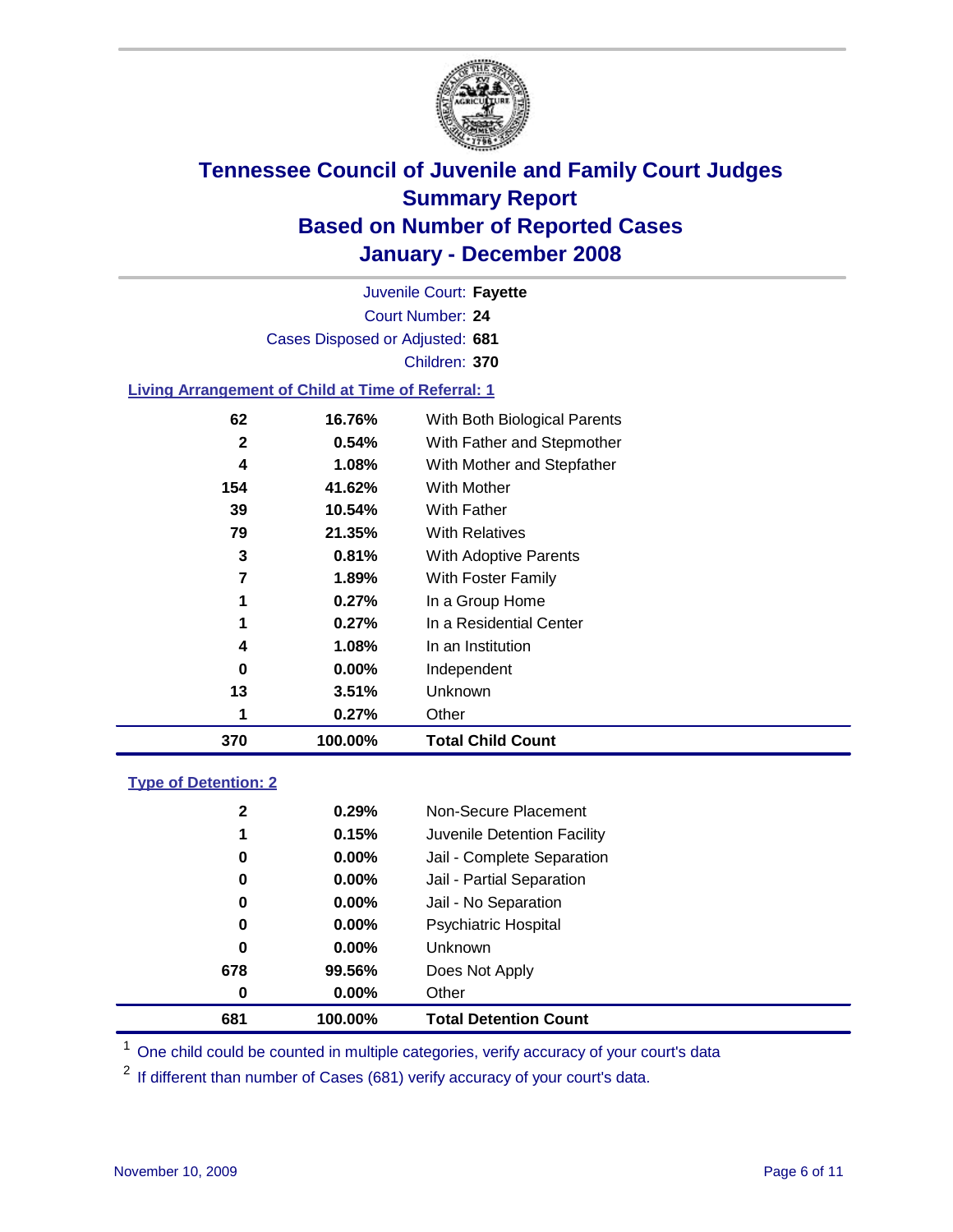

|                                                    |                                 | Juvenile Court: Fayette              |  |
|----------------------------------------------------|---------------------------------|--------------------------------------|--|
| Court Number: 24                                   |                                 |                                      |  |
|                                                    | Cases Disposed or Adjusted: 681 |                                      |  |
|                                                    |                                 | Children: 370                        |  |
| <b>Placement After Secure Detention Hearing: 1</b> |                                 |                                      |  |
| $\mathbf{2}$                                       | 0.29%                           | Returned to Prior Living Arrangement |  |
| 1                                                  | 0.15%                           | Juvenile Detention Facility          |  |
| 0                                                  | 0.00%                           | Jail                                 |  |
| 0                                                  | 0.00%                           | Shelter / Group Home                 |  |
| 0                                                  | 0.00%                           | <b>Foster Family Home</b>            |  |
| 0                                                  | 0.00%                           | Psychiatric Hospital                 |  |
| 0                                                  | 0.00%                           | Unknown                              |  |
| 678                                                | 99.56%                          | Does Not Apply                       |  |
| 0                                                  | 0.00%                           | Other                                |  |
| 681                                                | 100.00%                         | <b>Total Placement Count</b>         |  |
| <b>Intake Actions: 2</b>                           |                                 |                                      |  |
|                                                    |                                 |                                      |  |
| 941                                                | 97.72%                          | <b>Petition Filed</b>                |  |
| 3                                                  | 0.31%                           | <b>Motion Filed</b>                  |  |
| 3                                                  | 0.31%                           | <b>Citation Processed</b>            |  |
| 0                                                  | 0.00%                           | Notification of Paternity Processed  |  |
| 14                                                 | 1.45%                           | Scheduling of Judicial Review        |  |
| 1                                                  | 0.10%                           | Scheduling of Administrative Review  |  |
| 1                                                  | 0.10%                           | Scheduling of Foster Care Review     |  |
| 0                                                  | 0.00%                           | Unknown                              |  |
| 0                                                  | 0.00%                           | Does Not Apply                       |  |
| 0                                                  | 0.00%                           | Other                                |  |
| 963                                                | 100.00%                         | <b>Total Intake Count</b>            |  |

<sup>1</sup> If different than number of Cases (681) verify accuracy of your court's data.

<sup>2</sup> If different than number of Referral Reasons (963), verify accuracy of your court's data.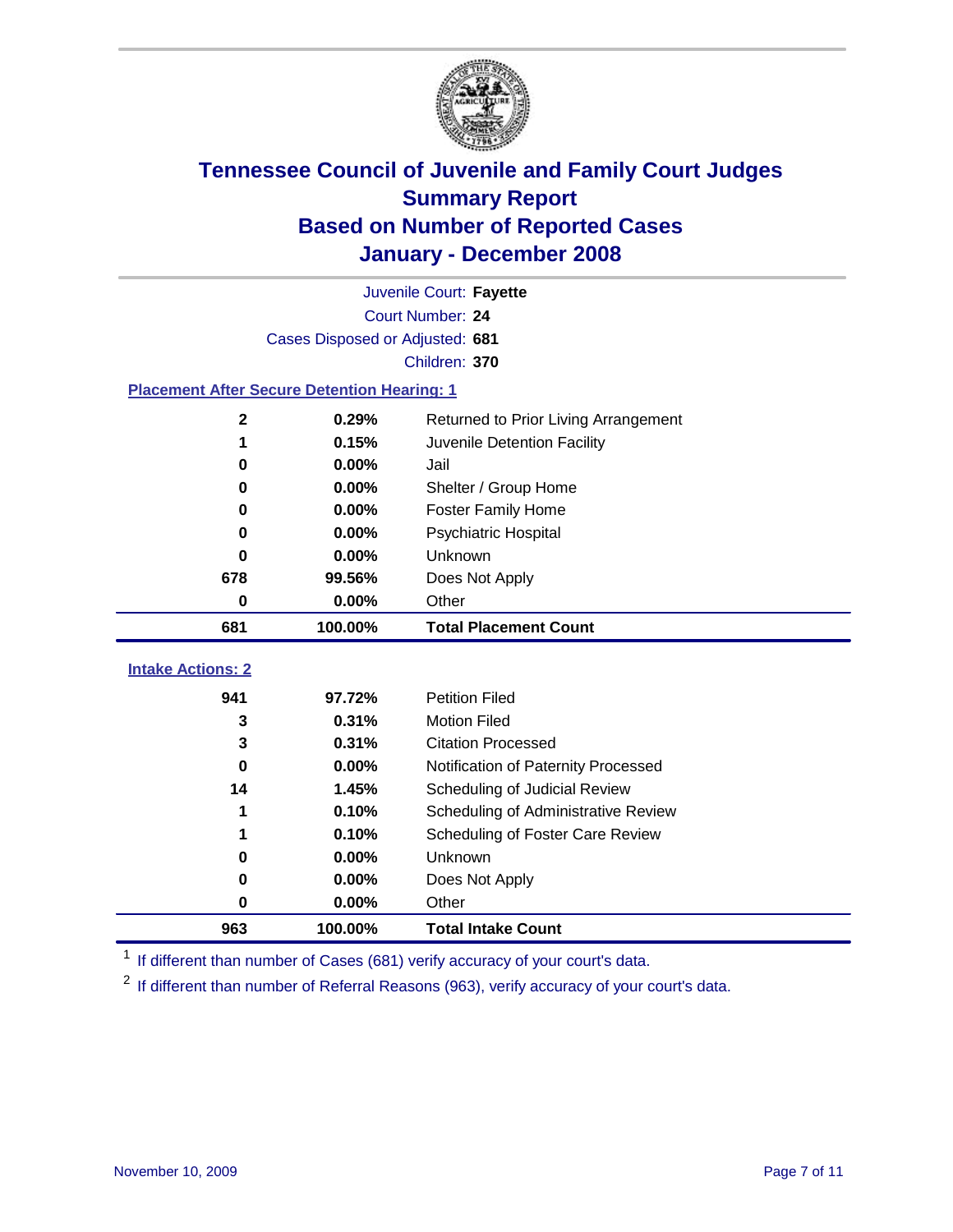

Court Number: **24** Juvenile Court: **Fayette** Cases Disposed or Adjusted: **681** Children: **370**

### **Last Grade Completed by Child: 1**

| 370                     | 100.00% | <b>Total Child Count</b> |
|-------------------------|---------|--------------------------|
| $\mathbf 0$             | 0.00%   | Other                    |
| 85                      | 22.97%  | Unknown                  |
| $\bf{0}$                | 0.00%   | Never Attended School    |
| 0                       | 0.00%   | Graduated                |
| 0                       | 0.00%   | <b>GED</b>               |
| $\pmb{0}$               | 0.00%   | Non-Graded Special Ed    |
| 5                       | 1.35%   | 12th Grade               |
| 40                      | 10.81%  | 11th Grade               |
| 49                      | 13.24%  | 10th Grade               |
| 24                      | 6.49%   | 9th Grade                |
| 44                      | 11.89%  | 8th Grade                |
| 20                      | 5.41%   | 7th Grade                |
| 13                      | 3.51%   | 6th Grade                |
| $\overline{7}$          | 1.89%   | 5th Grade                |
| 11                      | 2.97%   | 4th Grade                |
| 5                       | 1.35%   | 3rd Grade                |
| $\overline{\mathbf{r}}$ | 1.89%   | 2nd Grade                |
| 5                       | 1.35%   | 1st Grade                |
| 6                       | 1.62%   | Kindergarten             |
| 5                       | 1.35%   | Preschool                |
| 44                      | 11.89%  | Too Young for School     |

### **Enrolled in Special Education: 1**

| 370 | 100.00% | <b>Total Child Count</b> |  |
|-----|---------|--------------------------|--|
| 85  | 22.97%  | Unknown                  |  |
| 254 | 68.65%  | No                       |  |
| 31  | 8.38%   | Yes                      |  |
|     |         |                          |  |

<sup>1</sup> One child could be counted in multiple categories, verify accuracy of your court's data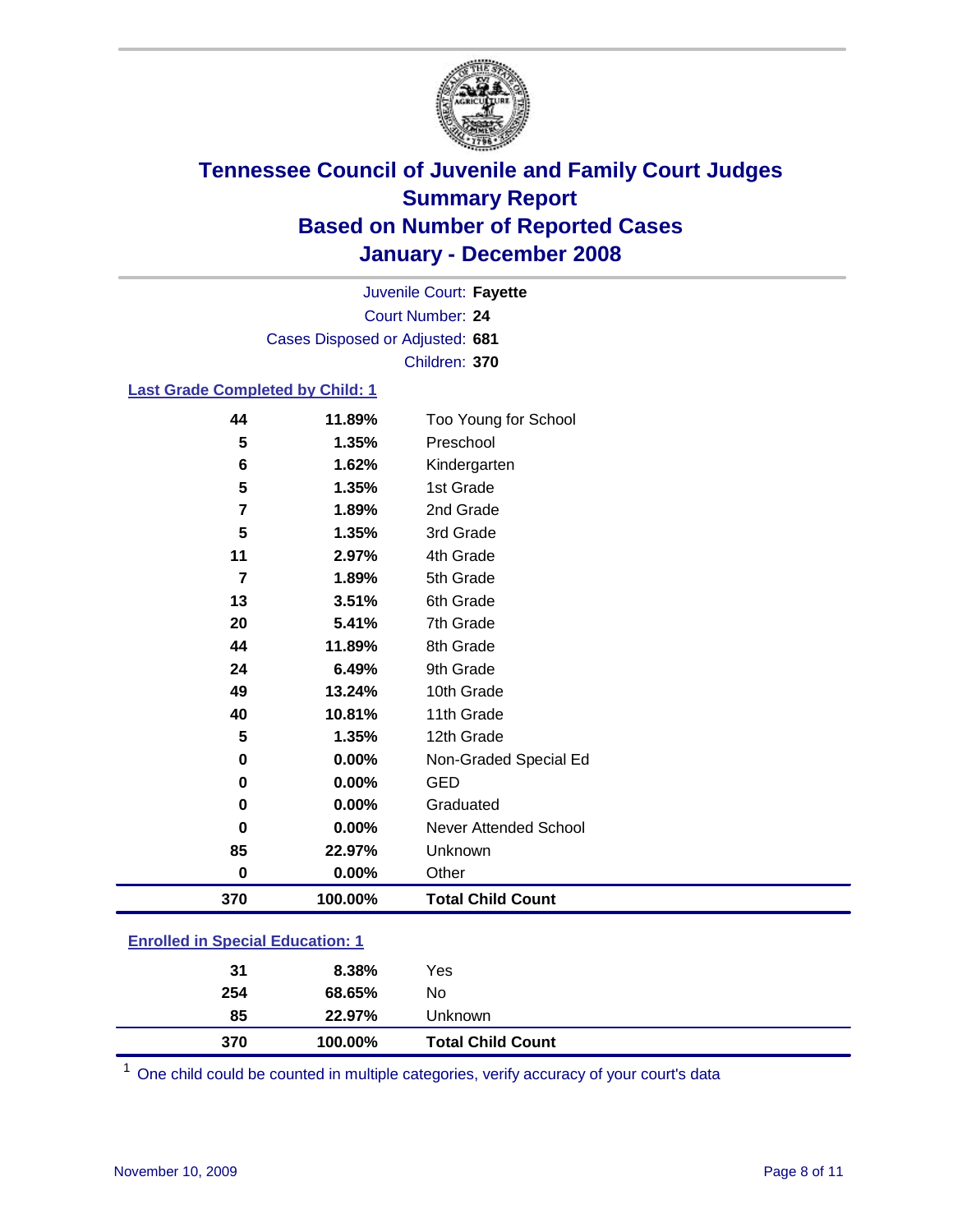

|                              |                                 | Juvenile Court: Fayette   |
|------------------------------|---------------------------------|---------------------------|
|                              |                                 | Court Number: 24          |
|                              | Cases Disposed or Adjusted: 681 |                           |
|                              |                                 | Children: 370             |
| <b>Action Executed By: 1</b> |                                 |                           |
| 963                          | 100.00%                         | Judge                     |
| 0                            | $0.00\%$                        | Referee                   |
| 0                            | $0.00\%$                        | <b>YSO</b>                |
| 0                            | $0.00\%$                        | Other                     |
| 0                            | $0.00\%$                        | Unknown                   |
| 963                          | 100.00%                         | <b>Total Action Count</b> |

### **Formal / Informal Actions: 1**

| 226      | 23.47%   | Dismissed                                        |
|----------|----------|--------------------------------------------------|
| 0        | 0.00%    | Retired / Nolle Prosequi                         |
| 92       | 9.55%    | <b>Complaint Substantiated Delinquent</b>        |
| 4        | 0.42%    | <b>Complaint Substantiated Status Offender</b>   |
| 14       | 1.45%    | <b>Complaint Substantiated Dependent/Neglect</b> |
| 0        | 0.00%    | <b>Complaint Substantiated Abused</b>            |
| 0        | 0.00%    | <b>Complaint Substantiated Mentally III</b>      |
| 0        | $0.00\%$ | Informal Adjustment                              |
| $\bf{0}$ | $0.00\%$ | <b>Pretrial Diversion</b>                        |
| 0        | $0.00\%$ | <b>Transfer to Adult Court Hearing</b>           |
| 0        | $0.00\%$ | Charges Cleared by Transfer to Adult Court       |
| 171      | 17.76%   | Special Proceeding                               |
| 3        | 0.31%    | <b>Review Concluded</b>                          |
| 452      | 46.94%   | Case Held Open                                   |
| 1        | 0.10%    | Other                                            |
| 0        | $0.00\%$ | <b>Unknown</b>                                   |
| 963      | 100.00%  | <b>Total Action Count</b>                        |

<sup>1</sup> If different than number of Referral Reasons (963), verify accuracy of your court's data.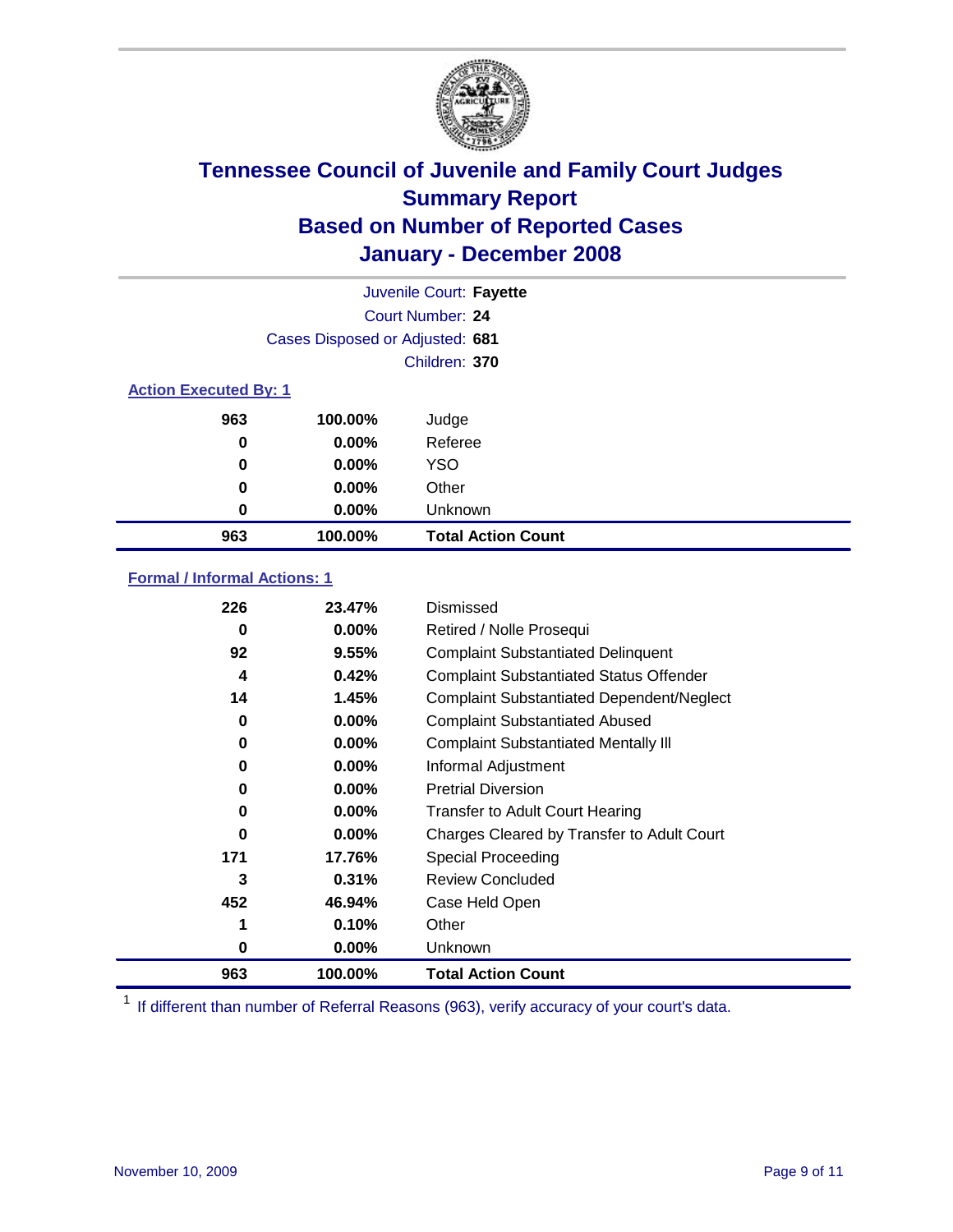

|                       |                                 | Juvenile Court: Fayette                               |
|-----------------------|---------------------------------|-------------------------------------------------------|
|                       |                                 | Court Number: 24                                      |
|                       | Cases Disposed or Adjusted: 681 |                                                       |
|                       |                                 | Children: 370                                         |
| <b>Case Outcomes:</b> |                                 | There can be multiple outcomes for one child or case. |
| 150                   | 18.38%                          | <b>Case Dismissed</b>                                 |
| 0                     | 0.00%                           | Case Retired or Nolle Prosequi                        |
| 1                     | 0.12%                           | Warned / Counseled                                    |
| 322                   | 39.46%                          | Held Open For Review                                  |
| 16                    | 1.96%                           | Supervision / Probation to Juvenile Court             |
| 0                     | 0.00%                           | <b>Probation to Parents</b>                           |
| 4                     | 0.49%                           | Referral to Another Entity for Supervision / Service  |
| 16                    | 1.96%                           | Referred for Mental Health Counseling                 |
| 5                     | 0.61%                           | Referred for Alcohol and Drug Counseling              |
| 0                     | 0.00%                           | Referred to Alternative School                        |
| 0                     | 0.00%                           | Referred to Private Child Agency                      |
| 0                     | 0.00%                           | Referred to Defensive Driving School                  |
| 0                     | 0.00%                           | Referred to Alcohol Safety School                     |
| 1                     | 0.12%                           | Referred to Juvenile Court Education-Based Program    |
| 0                     | 0.00%                           | Driver's License Held Informally                      |
| 0                     | 0.00%                           | <b>Voluntary Placement with DMHMR</b>                 |
| 0                     | 0.00%                           | <b>Private Mental Health Placement</b>                |
| 0                     | 0.00%                           | Private MR Placement                                  |
| 0                     | 0.00%                           | Placement with City/County Agency/Facility            |
| 0                     | 0.00%                           | Placement with Relative / Other Individual            |
| 1                     | 0.12%                           | Fine                                                  |
| 47                    | 5.76%                           | <b>Public Service</b>                                 |
| 2                     | 0.25%                           | Restitution                                           |
| 0                     | 0.00%                           | <b>Runaway Returned</b>                               |
| 3                     | 0.37%                           | No Contact Order                                      |
| 0                     | 0.00%                           | Injunction Other than No Contact Order                |
| 0                     | 0.00%                           | <b>House Arrest</b>                                   |
| 1                     | 0.12%                           | <b>Court Defined Curfew</b>                           |
| 0                     | 0.00%                           | Dismissed from Informal Adjustment                    |
| 0                     | 0.00%                           | <b>Dismissed from Pretrial Diversion</b>              |
| 0                     | 0.00%                           | Released from Probation                               |
| 0                     | 0.00%                           | <b>Transferred to Adult Court</b>                     |
| 0                     | 0.00%                           | <b>DMHMR Involuntary Commitment</b>                   |